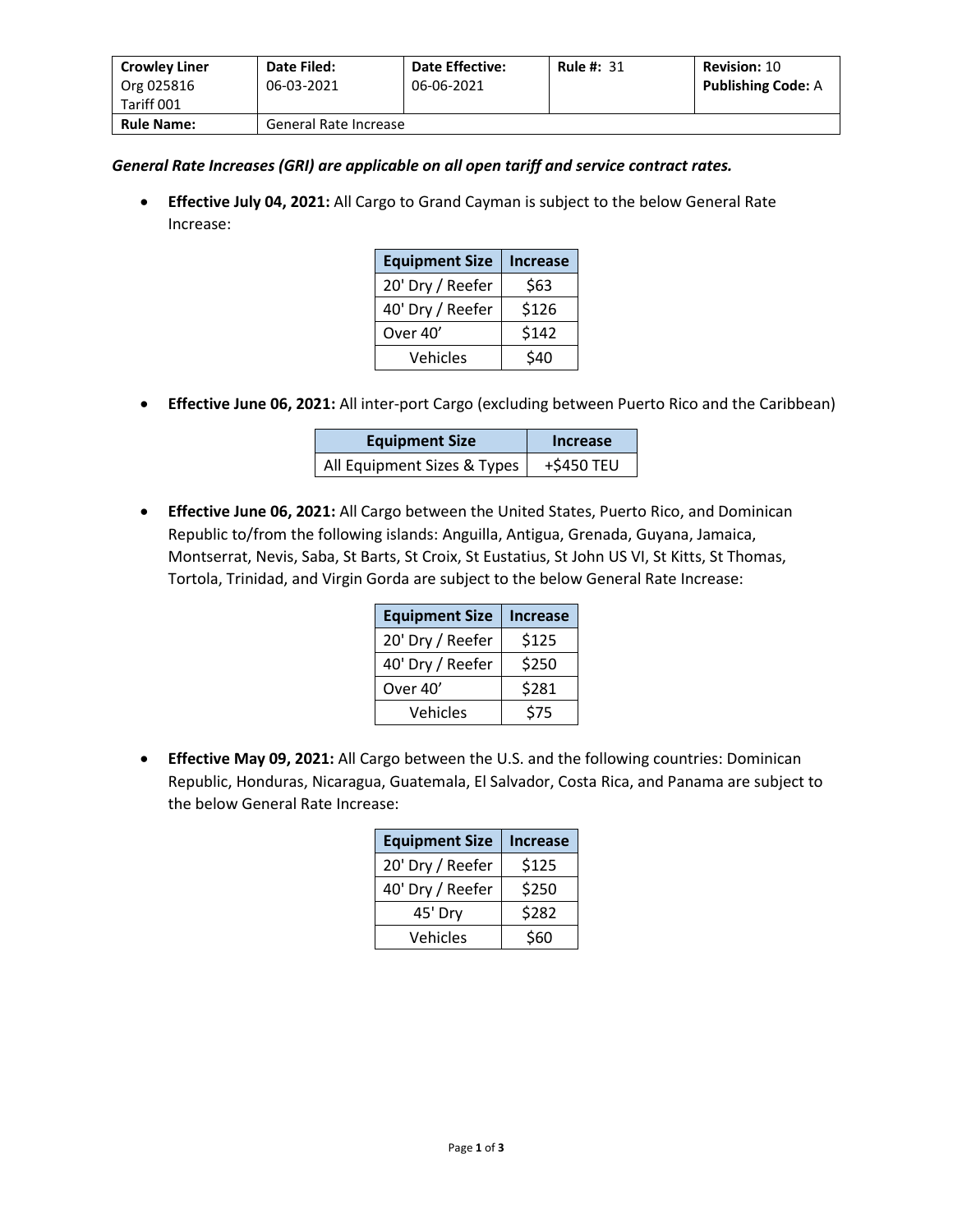| <b>Crowley Liner</b><br>Org 025816 | Date Filed:<br>06-03-2021 | <b>Date Effective:</b><br>06-06-2021 | <b>Rule #: 31</b> | <b>Revision: 10</b><br><b>Publishing Code: A</b> |
|------------------------------------|---------------------------|--------------------------------------|-------------------|--------------------------------------------------|
| Tariff 001                         |                           |                                      |                   |                                                  |
| <b>Rule Name:</b>                  | General Rate Increase     |                                      |                   |                                                  |

• **Effective April 01, 2021:** All poultry, meat and mechanically deboned meat between the United states and the following countries: Honduras, Nicaragua, Guatemala, El Salvador, Costa Rica and Panama

| <b>Equipment Size</b> | Increase |
|-----------------------|----------|
| 20' Reefer            | \$100    |
| 40' Reefer            | \$200    |

• **Effective March 14, 2021:** All Cargo between the United States, Puerto Rico, and Dominican Republic to/from the following islands: Anguilla, Antigua, Grenada, Guyana, Jamaica, Montserrat, Nevis, Saba, St Barts, St Croix, St Eustatius, St John US VI, St Kitts, St Thomas, Tortola, Trinidad, and Virgin Gorda are subject to the below General Rate Increase:

| <b>Equipment Size</b> | <b>Increase</b> |
|-----------------------|-----------------|
| 20' Dry / Reefer      | \$100           |
| 40' Dry / Reefer      | \$200           |
| 45' Dry               | \$225           |
| Vehicles              | \$60            |

• **Effective February 28, 2021:** All Cargo between the U.S. and the following countries: Honduras, Nicaragua, Guatemala, El Salvador, Costa Rica, and Panama are subject to the below General Rate Increase:

| <b>Equipment Size</b> | <b>Increase</b> |
|-----------------------|-----------------|
| 20' Dry / Reefer      | \$100           |
| 40' Dry / Reefer      | \$200           |
| 45' Dry               | \$225           |
| Vehicles              | \$60            |

• **Effective March 08, 2020:** Non-containerized vehicles from South Florida Ports to Dominican Republic per the below:

| <b>Equipment Size</b> | Increase   |
|-----------------------|------------|
| Vehicles**            | <b>S75</b> |

*\*\*The vehicle GRI to Dominican Republic will be suspended from May 27,2020 through August 10, 2020. GRI will be implemented again on August 11, 2020*

• **Effective May 05, 2019:** All Cargo between the U.S. and Aruba, Bonaire and Curacao are subject to the below General Rate Increase: